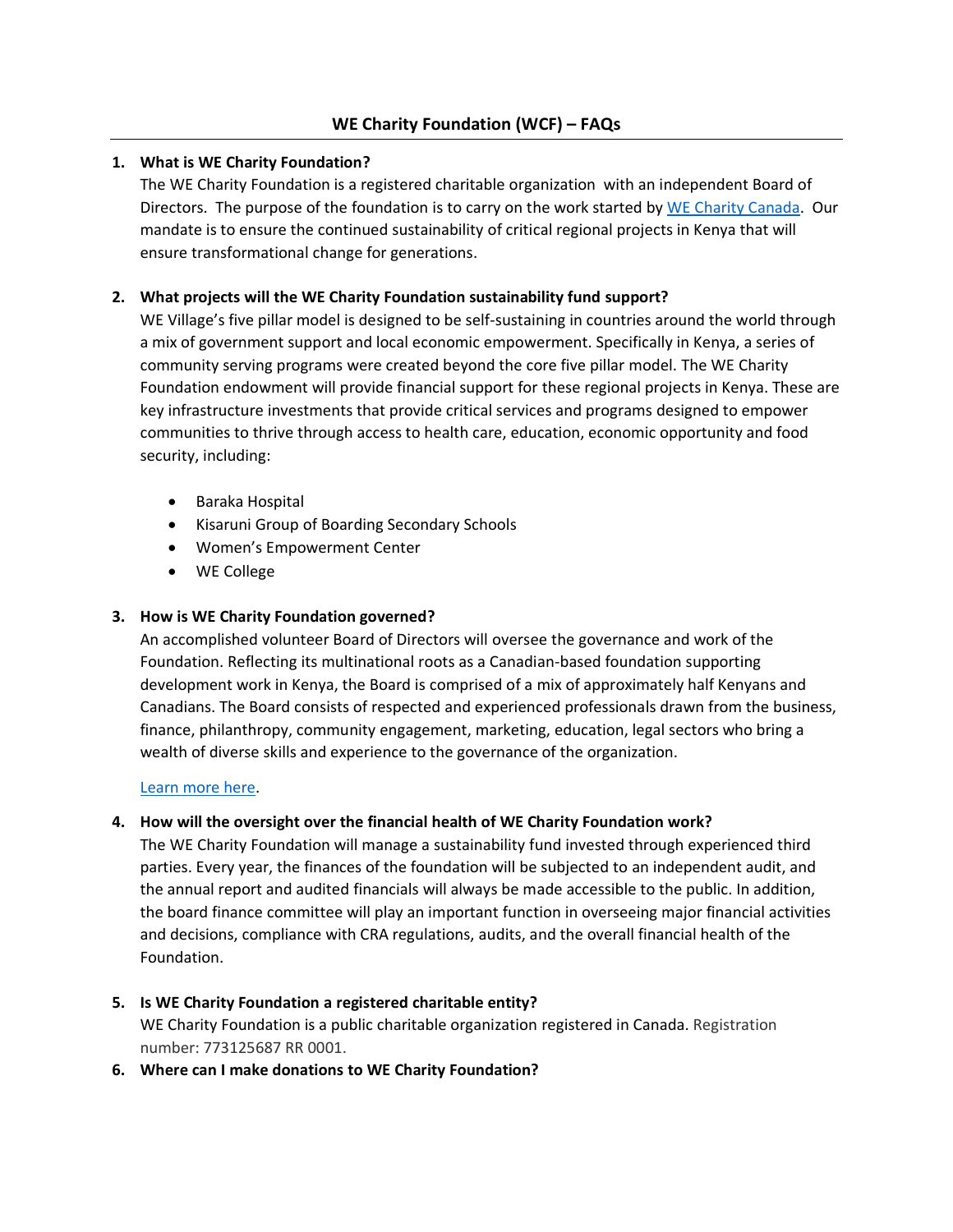Thank you for your support. You can make a donation by mailing a cheque or sending a wire transfer. To obtain details on how to do so, please contact us a[t info@WECharity.org.](mailto:info@WECharity.org)

### **7. Am I eligible for a tax receipt?**

WE Charity Foundation is able to provide a tax receipt for any donation over \$10 in Canada. For more information, please contact us at [info@WECharity.org.](mailto:info@WECharity.org)

#### **8. What is WE Charity vs. WE Charity Foundation and what is the relationship between them?**

Over the last 25 years, WE Charity Canada has generated incredible impact both at home and around the world. Internationally, the organization has transformed the quality, accessibility, and impact of education in every community where it works by partnering with community leaders, families and local government. These community partnerships have resulted in significant improvements in health care, access to clean water, financial training, economic opportunity, and food security, all of which have empowered communities to thrive.

As a result of the COVID-19 pandemic and the fallout from the Canada Student Service Grant, WE Charity Canada made the difficult decision to wind-down its operations in Canada.

When the winding-down of WE Charity Canada was announced, it was also announced that all WE Village communities would be supported to complete outstanding development projects. In many communities, these projects represent the final stages of the WE Villages five-Pillar development model, which is designed to ensure long-term sustainability. Since then, the organization has worked closely with community partners to fulfil this commitment. These projects will be fully run and managed by these communities, which now have the local capacity to plan for future needs, such as population growth, and to lead continued change.

In addition to the core WE Village programs, there are a number of enhanced projects in Kenya that require ongoing financial support. The WE Charity Foundation will continue this important work.. The Foundation is an independent organization with the mandate is to ensure the continued support of impactful regional flagship projects in Kenya, those that will ensure transformational change for generations.

# **9. How can I see the impact of my contributions?**

When you donate to the Foundation, you will receive bi-annual updates on the impact of your support in sustaining these essential projects in Kenya.

# **10. Does WE Charity Foundation accept donations of supplies like clothing or school materials for its international projects?**

WE Charity Foundation does not ask for or accept donations of supplies.

#### **11. What is the leadership structure of WE Charity Foundation?**

WE Charity Foundation's leadership is made up of experienced employees in the areas of international development, community engagement, sustainability planning and finances, as well as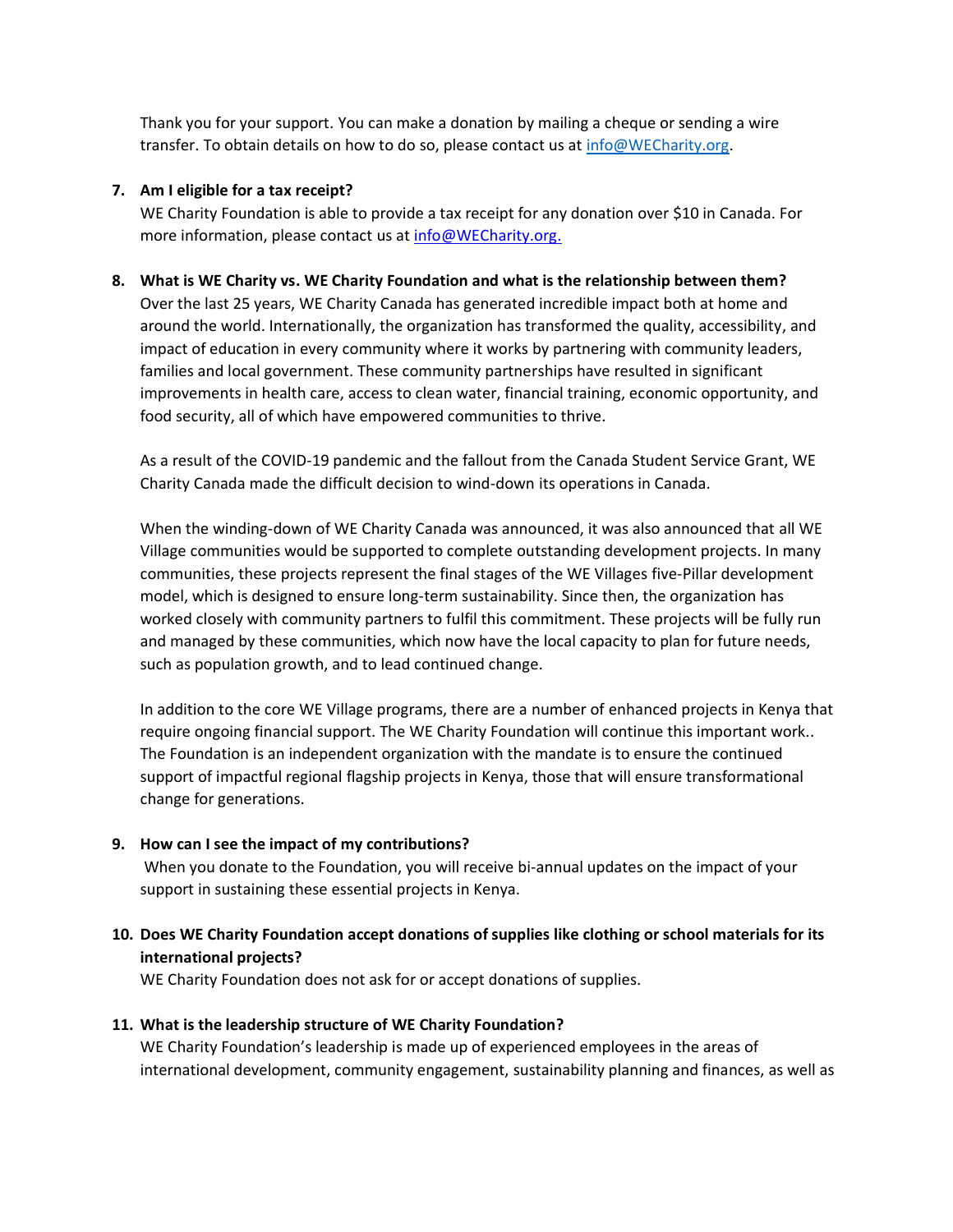dedicated voluntee[r Board of Directors,](https://www.wecharity.org/about-we-charity/financials-and-governance/) who work together to govern and oversee the work of the Foundation.

To manage the foundation and oversee the implementation of these projects the organization is supported by experienced staff in Canada and Kenya. You can read more [here.](https://www.wecharity.org/about-we-charity/financials-and-governance/)

# **12. What is the role of the founders of WE Charity Canada, Marc and Craig Kielburger, in the WE Charity Foundation?**

The WE Charity Foundation Board of Directors is grateful for the inspirational leadership of Marc and Craig Kielburger in founding WE Charity. Today, the WE Charity Foundation has grown to be an independent organization. The Kielburgers remain supporters, but they are not members, employees or working volunteers of the WE Charity Foundation. WE Charity Foundation is an organization led by an independent board of directors and leadership team.

### **13. What is the source of funding for WE Charity Foundation?**

The funding for WE Charity Foundation will be made possible through the sale of the WE Global Learning Center, as well as other WE Charitable entities Canadian real estate assets. This process is currently underway. The Toronto real estate spaces were made possible through WE Charity's  $20<sup>th</sup>$  and  $25<sup>th</sup>$  anniversary capital campaigns.

We are grateful to those funders who agreed to pivot the sales proceeds to ensure continued impact overseas based on the financial and sustainability needs presented by these specific projects. To manage the foundation and oversee the implementation of these project the organization is supported by staff in Canada and Kenya.

Learn more about the projects, please visit: [www.WECharity.org](http://www.wecharity.org/)

# **14. How will the international programs/projects be managed and run in Kenya?**

WE Charity Foundation projects will be run and managed by an experienced team in Kenya. The team in Kenya will work closely with the Foundation's leadership and its board of directors to ensure meeting sustainability plans, adherence to governance and compliance both in Kenya and Canada as well as fiscal responsibility.

# **15. What happened to my WE Villages donation which I made to WE Charity Canada? Will I still receive progress reports?**

When the winding-down of WE Charity Canada was announced, it was also announced that outstanding WE Villages development projects currently planned or in place would be completed. WE Charity Canada has been working in partnership with communities to complete projects. These WE Village projects that are part of the core five pillars of development will be fully